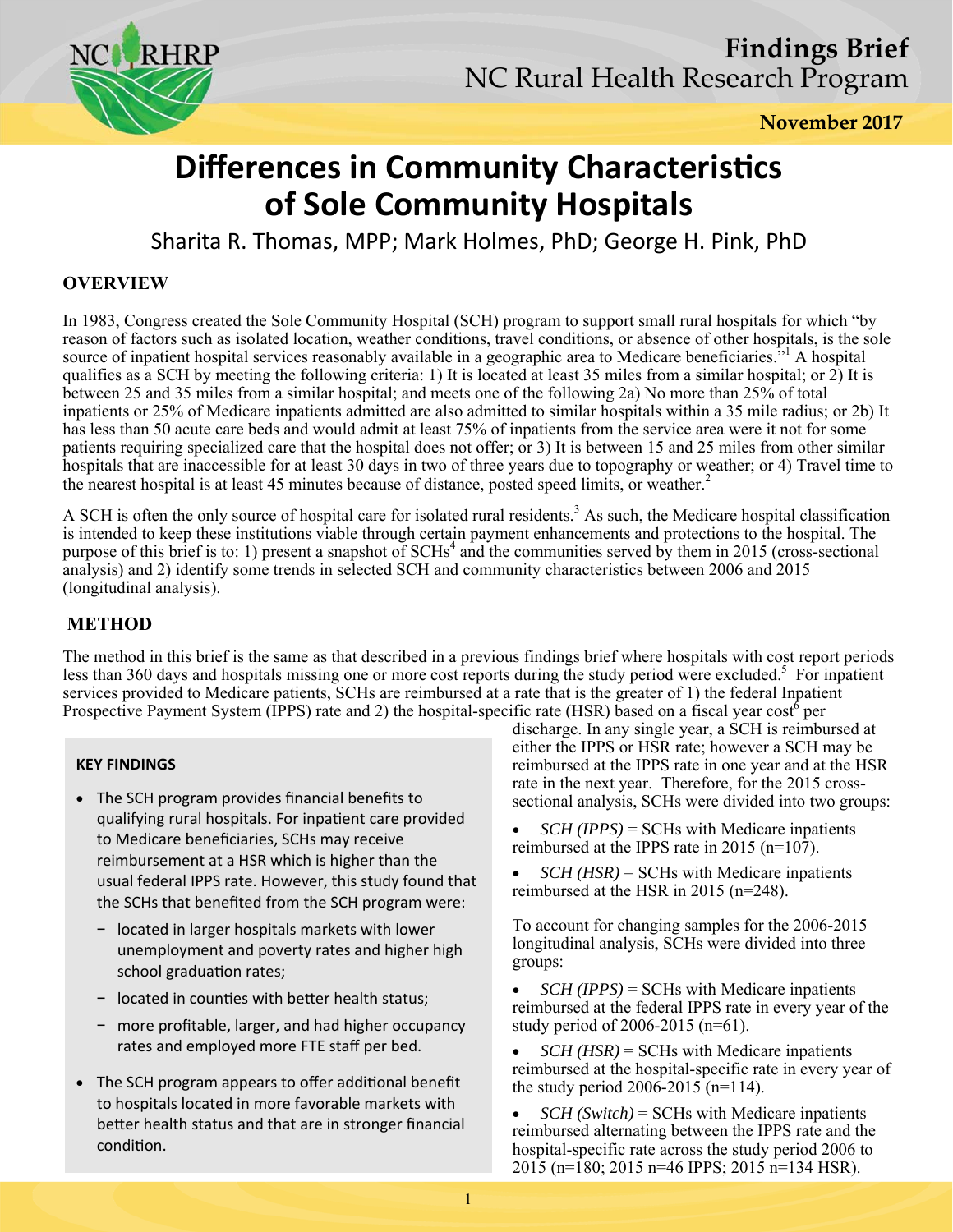Hospital-specific markets were created by identifying the ZIP codes accounting for 75% of that hospital's Medicare discharges or that contributed at least 3% of the hospital's Medicare admissions for that year. We matched data from the Centers for Medicare and Medicaid Services (CMS) Healthcare Cost Report Information System ("Medicare Cost Reports"), Provider of Services, Hospital Service Area File, and Nielsen-Claritas Pop-Facts data to the hospital markets. Health status indicators for a hospital's county were accessed via County Health Rankings.

## **RESULTS**

#### A Snapshot of SCHs and the Communities They Served in 2015

#### *Census Location*<sup>7</sup>  *and Rurality*

Table 1 shows that a little more than 70 percent of SCHs (IPPS) are in the South, while SCHs (HSR) are more evenly dispersed with 31 percent in the Midwest and 30 percent in the South. Overall, most SCHs are in rural areas but the level of rurality differs slightly. SCHs (IPPS) are about evenly divided between large and small rural areas with more in large rural areas with a Rural Urban Community Area (RUCA) code less than 7.<sup>8</sup> While more than 70 percent of SCHs (HSR) are in large rural areas and 22 percent are in small rural areas, less than 6 percent of both SCHs (IPPS) and SCHs (HSR) are in isolated rural areas.

#### *Hospital Market and County Health Status*

Markets served by SCHs (IPPS) and those served by SCHs (HSR) had a similar average population density (persons per square mile) in the market despite differing in total population; roughly speaking these are equivalent to markets with radii of 27 miles for SCH (IPPS) and 32 miles for SCH (HSR).<sup>9</sup> There were no significant differences among percentage of population age 65 and older and percentage of population who are Black or Hispanic. The SCH (IPPS) markets had higher rates of unemployment and poverty, and had lower rates of high school graduation than did SCHs (HSR).

Figure 1 shows SCHs by reimbursement type and the median market poverty rate. Most SCHs in markets with high poverty (more than  $13.5\%$ )<sup>10</sup> and more SCHs reimbursed using the IPPS rate were located in the south. In the table, comparison of the county health status shows that SCHs (IPPS) had a higher percentage of people who are obese, who report fair or poor self-rated health status, and who have no health insurance. The number of years of potential life lost, a measure of mortality, was also higher in SCH (IPPS) counties than SCH (HSR) counties. The percentage of the counties without strong social support was similar between the two reimbursement types.

#### *Hospital Organization and Finances*

A majority of SCHs are not government owned. Only 31% of both SCHs (IPPS) and SCHs (HSR) are owned by a government entity. Additionally, most SCHs do not have a long-term care facility or a rural health clinic. There were stark differences between the two types of SCH in profitability as indicated by total and operating margin. The SCHs (HSR) were larger, had a higher median net patient revenue, a higher occupancy rate, and more full-time equivalent employees (FTEs) per acute bed than SCHs (IPPS).

It is important to note that these comparisons do not account for other characteristics. Because SCH (IPPS) are far more common in the South (where many of these county measures are generally indicative of more vulnerable populations), the finding that SCH (IPPS) are in more vulnerable communities is not altogether unexpected.

#### Trends in SCHs and the Communities They Served between 2006 and 2015

#### *County Health Status*

Figure 2 shows that SCHs (IPPS always) counties had a higher percentage of people with a fair or poor self-rated health status than SCHs (HSR always). SCHs that switched between reimbursement types had a similar self-rated health status to HSR always SCHs. Similarly, SCHs (IPPS always) have had much higher levels of mortality than SCHs (HSR always) as indicated by the years of potential life lost in Figure 3.

#### *Hospital Finances*

SCHs are safety-net hospital service providers, often being the only source of such services for many rural communities. The Medicare payment enhancements SCHs receive are meant to protect against financial distress so that these institutions can continue to serve communities. At the program's inception, SCHs were protected from their high costs to cover inpatient operations by receiving higher inpatient reimbursements. Figures 4 and 5 show that the SCH (HSR always) on average had more FTEs and paid higher salaries per FTE than did SCHs (IPPS always). SCHs (switch) had a higher number of FTEs than those SCHs (HSR always) but paid similar salaries per FTE.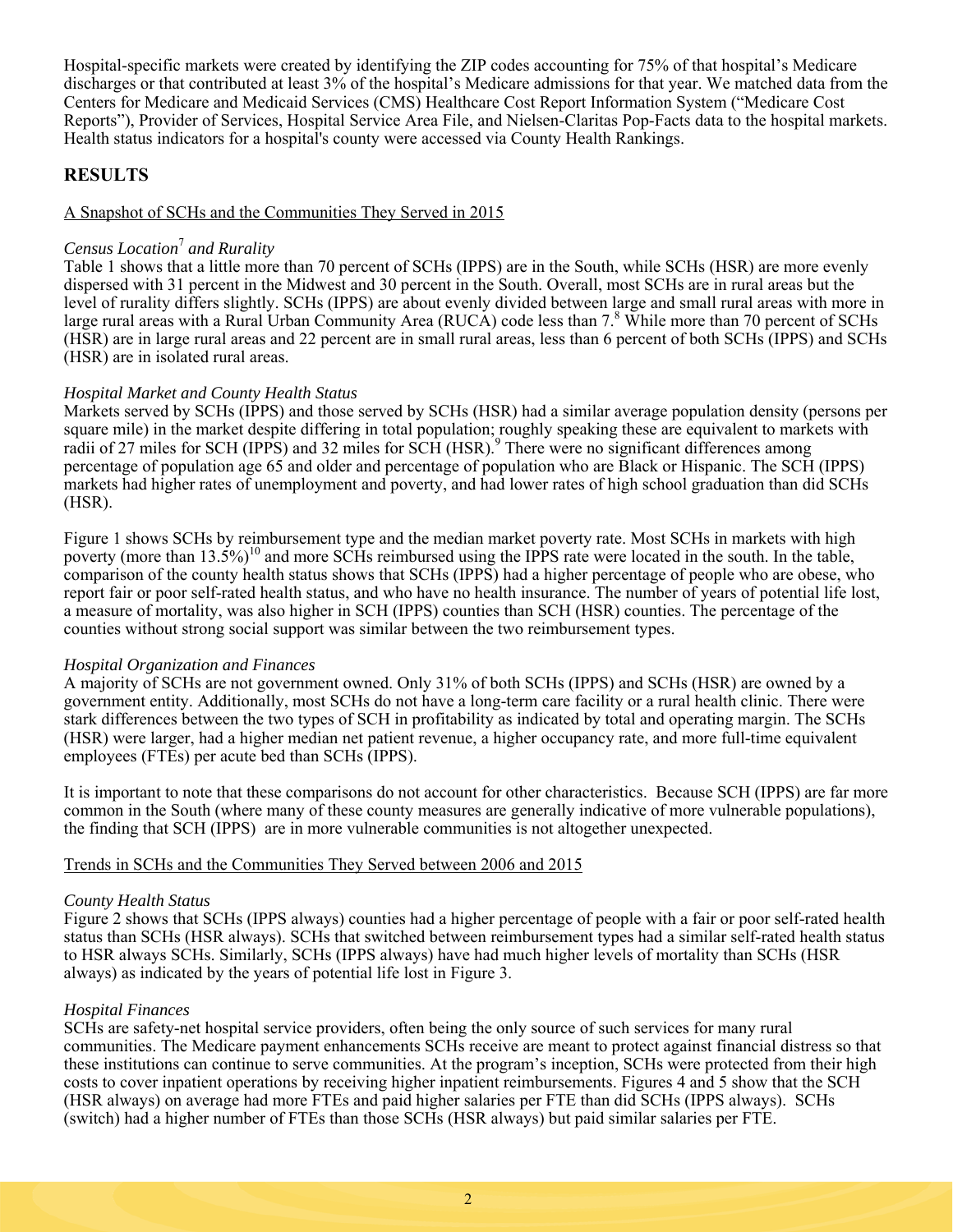# **Variable SCH (IPPS) SCH (HSR) Number of Hospitals 107 248** Census Location<sup>7</sup> Northeast 5.60% 9.68% New England **New England 1988** Middle Atlantic 1991 126% 120 126% Midwest 11.21% 31.45% East North Central 1.87% 13.71% West North Central 17.74% South 71.03% 30.24% South Atlantic 14.02% | 11.29% East South Central 17.76% 2.42% West South Central 16.53% West 12.15% 28.63% Mountain 19.76% Pacific 2.87% 2.87% **Rurality**  Large rural 1991 12.18% Small rural 1998 1998 1998 1998 22.18% Isolated rural 5.61% 5.65% **Hospital Market Median**  *Total populaƟon 57,017 85,489* Persons per square mile 26.85 26.69 65 and older 17.13% 17.76% Hispanic 2.46% 2.46% 3.47% Black 2.34% Non-White 9.66% | 7.00% *Unemployment 9.69% 8.70% Poverty rate 15.31% 11.85% High school graduaƟon rate 80.72% 86.27%* **County Health Status Median<sup>11</sup>** *Smokers 19.45% 17.60% Obese 32.15% 30.30% Fair/poor self‐rated health 20.65% 15.90% No health insurance 17.30% 14.00%* No social support 12.74% 12.94% *Years of potenƟal life lost 9,317 7,559* **Hospital Organization Median** Government Owned 1 30.84% 31.05% Have Long Term Care **1988** | 23.36% | 26.21% Have Rural Health Clinic **1998** 144.86% | 35.08% **Hospital Finances Median**  *Total margin 0.78% 4.89% OperaƟng margin ‐0.56% 4.32% Net patient revenue* **826 \$36 million \$76 million** *Occupancy rate 25.18% 36.14% FTE per bed 4.90 5.83*

#### **Table 1. Snapshot of Sole Community Hospitals and Communities They Served, 2015<sup>** $\dot$ **</sup>**

Statistically significant differences are indicated by bolded italics.

\*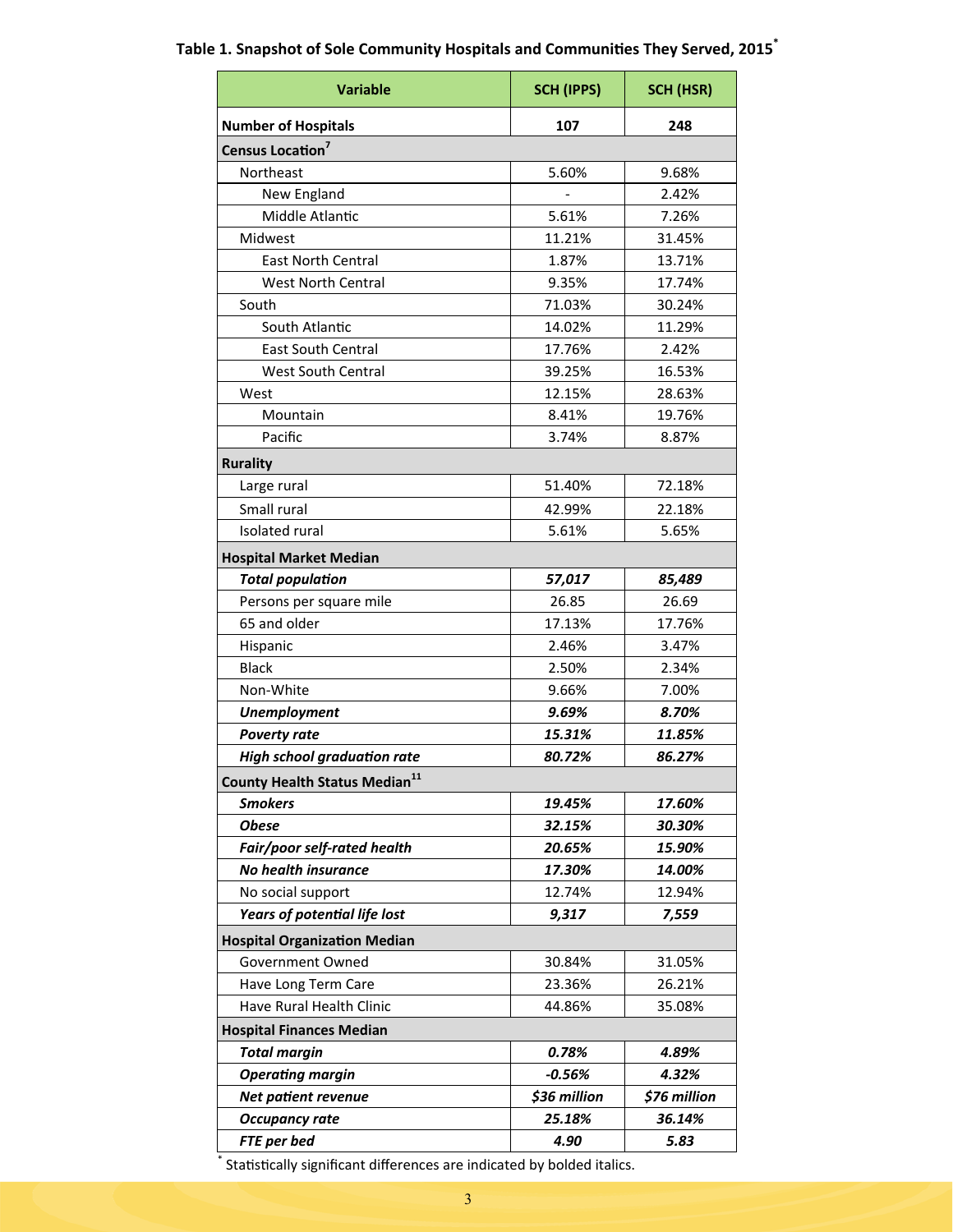Figure 1: Location of SCHs by Reimbursement Type and Median Hospital Market Poverty Rate, 2015



Source: North Carolina Rural Health Research and Policy Analysis Center, Cecil G. Sheps Center for Health Services Research, University of North Carolina at Chapel Hill, July 2017 http://www.shepscenter.unc.edu/programs-projects/rural-health/

Figure 2: Median Percent Self-rated as Being in Fair or Poor Health of Counties with SCHs **by Reimbursement Type, 2009–2015 \***



**<sup>\*</sup>** data for this variable was not available before 2009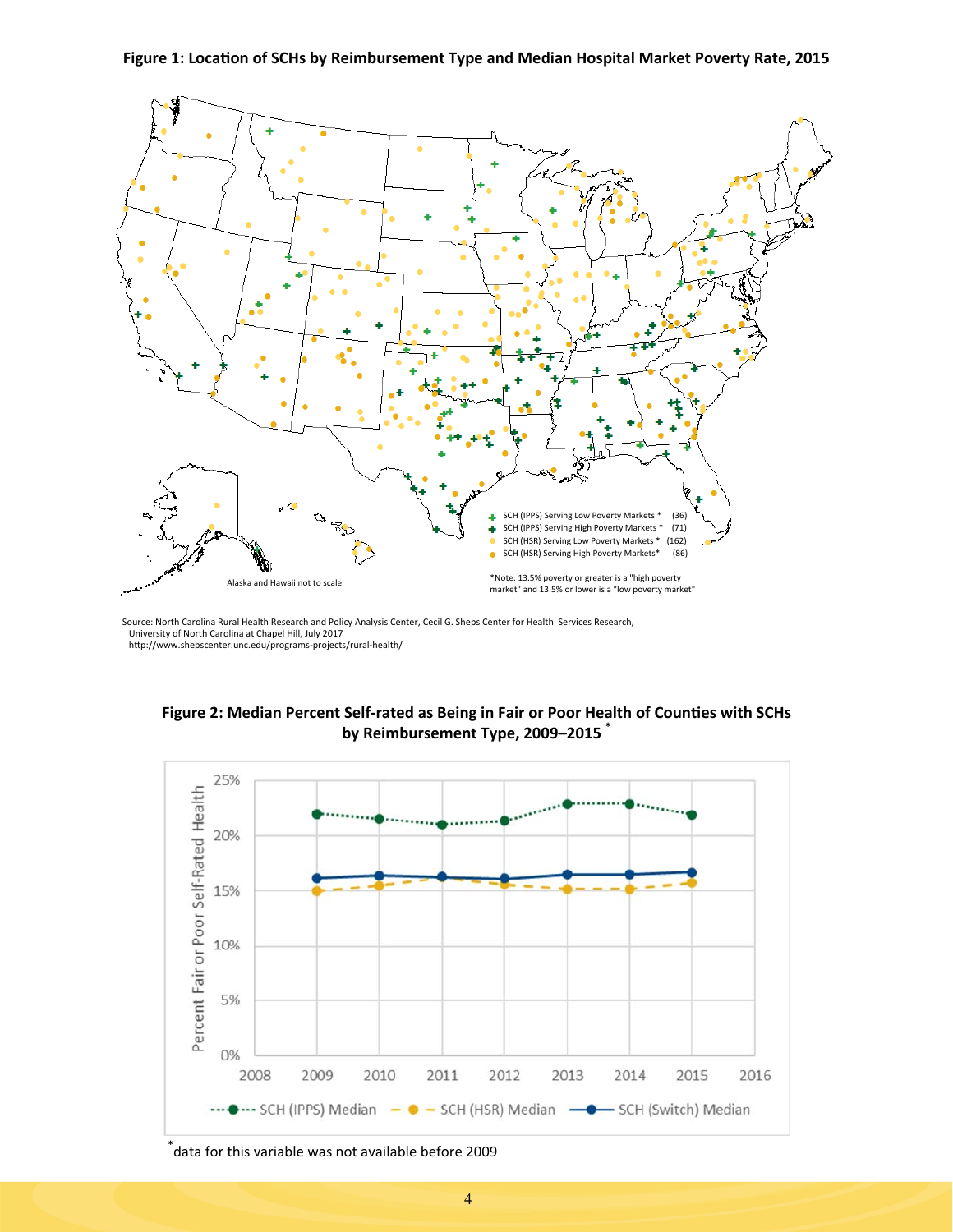#### Figure 3: Median Number of Years of Potential Life Lost in Counties with SCHs by Reimbursement Type, 2009-2015<sup>\*</sup>



**\*** data for this variable was not available before 2009

Figure 4: Median Number of Full-time Equivalent Employees of SCHs by Reimbursement Type, 2006-2015



Figure 5: Median Salary per Full-time Equivalent Employees of SCHs by Reimbursement Type, 2006-2015